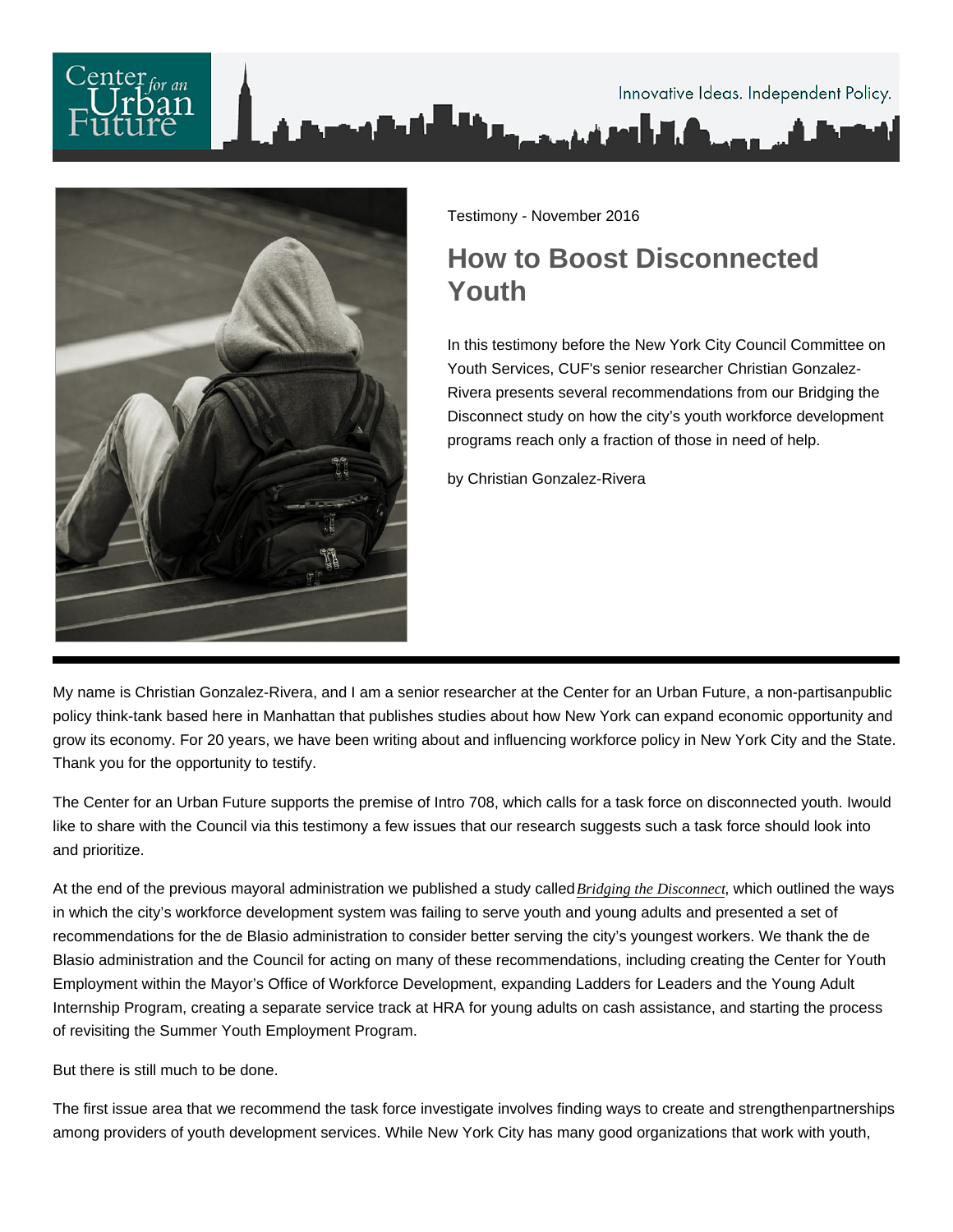organizations can only provide the services that they have available, which may not be all the services they need. Yet it is difficult for organizations to cooperate with one another to serve individuals, because funding structures only give credit to the organization that generates a specific outcome—whether that is literacy attainment or a job—and does not give credit to the organizations that may have helped get a young person to the point at which they can achieve that outcome. We have a good model in the Lower East Side Employment Network (LESEN), where six organizations that serve Lower East Side youth all share a common job developer position that is supported through philanthropic dollars, allowing the organizations to share clients. This type of arrangement is a win for Lower East Side youth, because they get access to the services of six organizations instead of just one, and it's a win for the organizations, because each gets credit for their role in a young person's success. The task force should seek to replicate LESEN in high-need neighborhoods across the city.

The second set of issues is around strengthening the Department of Education's (DOE) connection to the workforce system. One of the ways that the DOE could be brought into the fold is by enlisting them to connect disconnected youth to services. For such a model we can look across the country to Los Angeles' YouthSource Center model. YouthSource Centers across LA are one-stop shops where counselors from the LA Unified School District provide disconnected young people with resources on completing school, getting a high school equivalency, and job readiness skills and training, career exploration, and placement services. Here in New York the DOE can identify students who drop out and direct them to similar sets of comprehensive resources.

The DOE should also be involved in creating and piloting career exploration programs starting in middle school. Our public schools, which are funded at the tune of about \$19,000 per student, should not be standing by and waiting until young people drop out of school to teach them about careers and the world of work through a workforce development system that spends just a fraction of that amount on each client. Career and Technical Education (CTE) schools currently have a strong career component, but students in non-CTE public schools also deserve the opportunity to develop career interests at an early age and learn about the kinds of education and training pathways that can lead them to the careers of their choice. Students who understand that the goal of education is to prepare them for a future as a productive adult are more likely to succeed in school.

The task force should also be looking into how the workforce development system can better serve small businesses. Our research suggests that small businesses, especially those in immigrant neighborhoods, are more likely than larger businesses to give young people a chance at employment. Yet the city's workforce development system tends to work almost exclusively with large employers that hire many people at once. The workforce development system should partner with Business Improvement Districts (BID) and Chambers of Commerce to help meet the hiring needs of small businesses.

Finally, the task force should look into creating a deeper evidence base for youth programs by funding and supporting evaluation of programs. Programs should be funded to not only provide services, but to also generate the kind of data that would allow an entity like the Center for Economic Opportunity (CEO) to evaluate how well the program is meeting its goals. CEO was able to use this evidence-based approach to establish the success of Ladders for Leaders and YAIP—both of which the current administration has now expanded—but other programs should also be evaluated in this way.